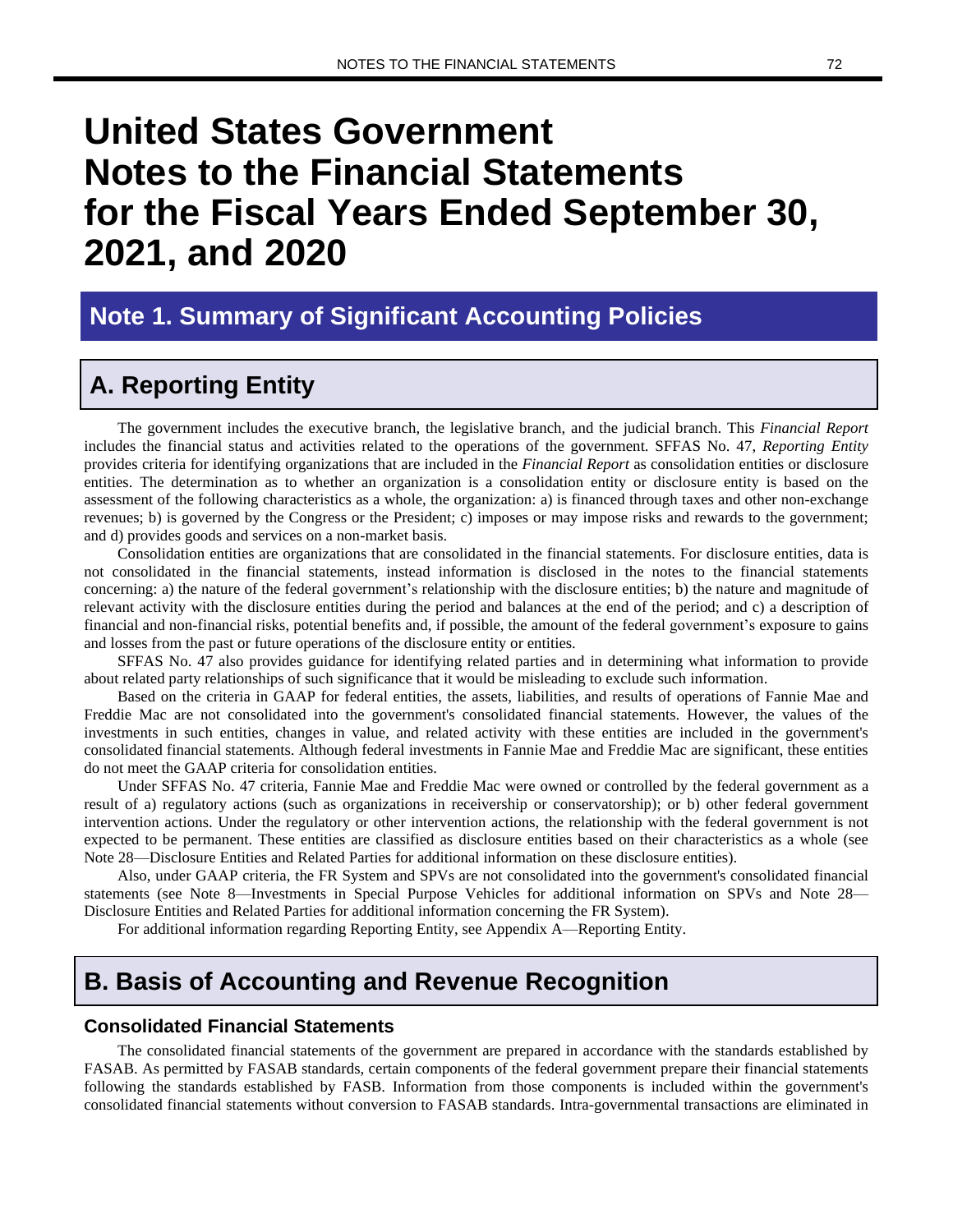consolidation, except as described in the Other Information–Unmatched Transactions and Balances. See Note 1.U— Unmatched Transactions and Balances for additional information. The consolidated financial statements include accrualbased financial statements and sustainability financial statements, which are discussed in more detail below, and the related notes to the consolidated financial statements. Collectively, the accrual-based financial statements, the sustainability financial statements, and the notes represent basic information that is deemed essential for the financial statements and notes to be presented in conformity with GAAP.

Accounting standards allow certain presentations and disclosures to be modified, if needed, to prevent the disclosure of classified information. Accordingly, modifications may have been made to certain presentations and disclosures.

#### **Accrual-Based Financial Statements**

The accrual-based financial statements were prepared under the following principles:

- Expenses are generally recognized when incurred.
- Non-exchange revenue, including taxes, duties, fines, and penalties, are recognized when collected and adjusted for the change in amounts receivable (modified cash basis). Related refunds and other offsets, including those that are measurable and legally payable, are netted against non-exchange revenue.
- Exchange (earned) revenue is recognized when the government provides goods and services to the public for a price. Exchange revenue includes user charges such as admission to federal parks and premiums for certain federal insurance.

The basis of accounting used for budgetary purposes, which is primarily on a cash basis (budget deficit) and follows budgetary concepts and policies, differs from the basis of accounting used for the financial statements which follow GAAP. See the Reconciliations of Net Operating Cost and Budget Deficit in the Financial Statements section and Note 30—COVID-19 Activity in the notes to the financial statements.

#### **New Standards Issued in Prior and Current Years and Implemented in Current Year**

In FY 2016, the government began implementing the requirements of new standards related to the reporting for inventory and related property, net and general PP&E. These standards are available to each reporting entity once per line item addressed in the standard. The standards being implemented are:

- FASAB issued SFFAS No. 48, *Opening Balances for Inventory, Operating Materials and Supplies, and Stockpile Materials.* SFFAS No. 48 permits a reporting entity to apply an alternative valuation method in establishing opening balances and applies when a reporting entity is presenting financial statements or one or more line items addressed by this statement. SFFAS No. 48 was effective beginning in FY 2017. Early implementation was permitted. DOD did partially implement in 2016 and select component entities have continued to implement in 2017, 2018, 2019, 2020 and 2021. DOD has not declared full implementation yet; therefore, this standard continues to be partially implemented each year.
- FASAB issued SFFAS No. 50, *Establishing Opening Balances for General Property, Plant and Equipment*. SFFAS No. 50 permits a reporting entity to apply an alternative valuation method in establishing opening balances and applies when a reporting entity is presenting financial statements or one or more line items addressed by this statement. SFFAS No. 50 was effective beginning in FY 2017. Early implementation was permitted. DOD did partially implement in 2016 and select component entities have continued to implement in 2017, 2018, 2019, 2020 and 2021. DOD has not declared full implementation yet; therefore, this standard continues to be partially implemented each year.

#### **New Standards Issued and Not Yet Implemented**

As of September 2021, FASAB has issued the following new standards that are applicable to the *Financial Report*, but are not yet implemented at the government-wide level for FY 2021:

In April 2018, FASAB issued SFFAS No. 54, *Leases: An Amendment of SFFAS No. 5, Accounting for Liabilities of the Federal Government, and SFFAS No. 6, Accounting for Property, Plant, and Equipment*. SFFAS No. 54 revises the financial reporting standards for federal lease accounting. It provides a comprehensive set of lease accounting standards to recognize federal lease activities in the reporting entity's financial statements and includes appropriate disclosures. This statement requires that federal lessees (for other than intra-governmental leases) recognize a lease liability and a right-to-use lease asset at the commencement of the lease term, unless it meets any of the scope exclusions or the definition/criteria of short-term leases, or contracts or agreements that transfer ownership, or intra-governmental leases. A federal lessor would recognize a lease receivable and deferred revenue, unless it meets any of the scope exclusions or the definition/criteria of short-term leases, contracts or agreements that transfer ownership, or intra-governmental leases. SFFAS No. 58, *Deferral of the Effective Date of SFFAS No. 54, Leases*, issued in June 2020, defers the effective date of SFFAS No. 54 to FY 2024 and early implementation is not permitted.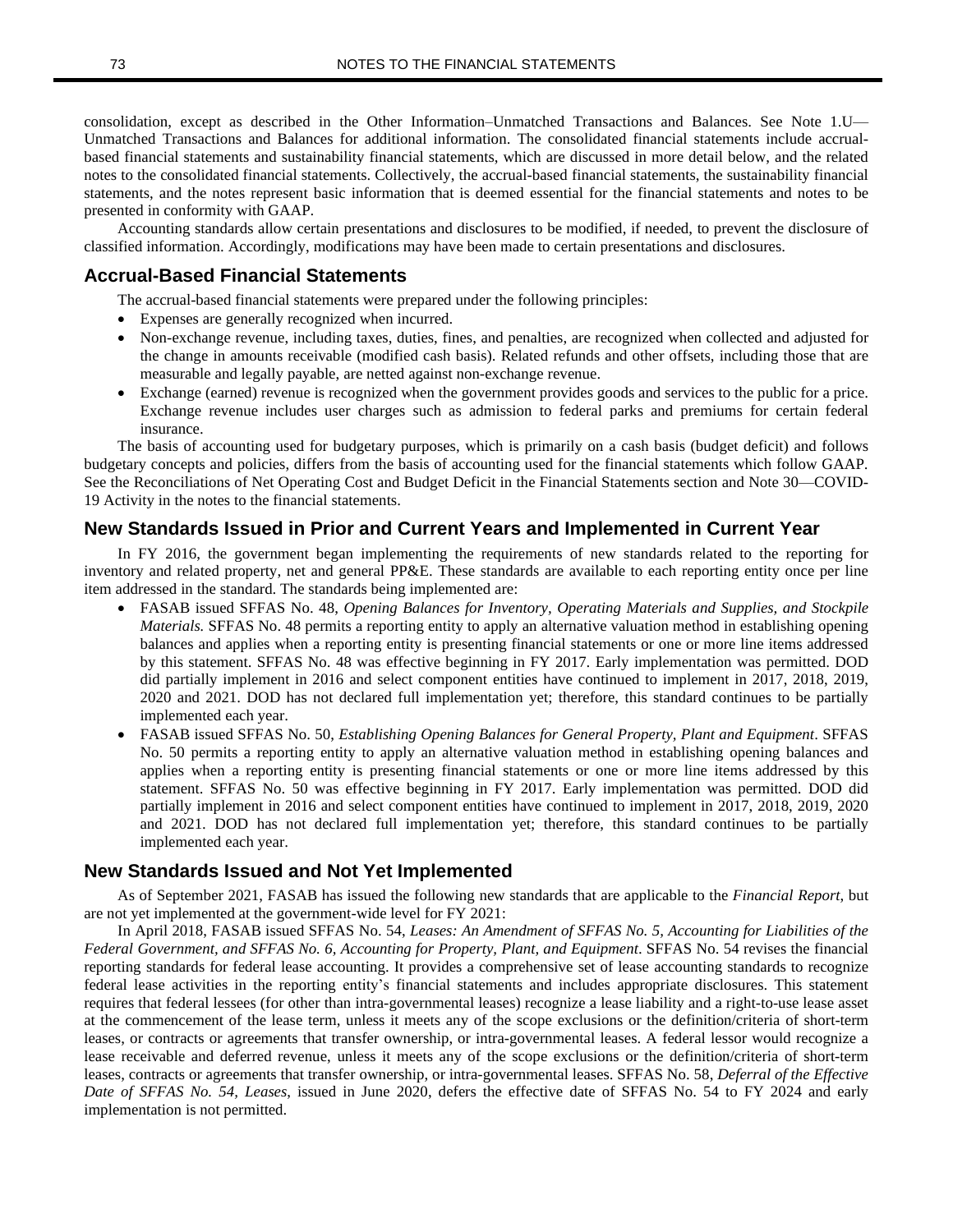In July 2021, FASAB issued SFFAS No. 59, *Accounting and Reporting Government Land*. Per SFFAS No. 59, starting in FY 2026, land and permanent land rights will no longer be capitalized, and the previously capitalized amounts will be removed from the Balance Sheet. Also, starting in FY 2026, SFFAS No. 59 requires certain disclosures in the notes to the financial statements, including estimated acreage of land and permanent land rights and its predominant use. For FY 2022 through FY 2025, such disclosures are required to be presented as RSI. These include:

- Estimated acres of general PP&E land and stewardship land using three predominant use sub-categories:
	- o Conservation and preservation land;
	- o Operational land; and
	- Commercial use land.
- Estimated acres of land held for disposal or exchange.

# **C. Accounts Receivable, Net**

Accounts receivable includes the amount of taxes receivable that consist primarily of uncollected tax assessments, penalties, and interest when taxpayers have agreed, or a court has determined, the assessments are owed. Taxes receivable do not include unpaid assessments when taxpayers or a court have not agreed that the amounts are owed (compliance assessments) or the government does not expect further collections due to factors such as the taxpayer's death, bankruptcy, or insolvency (write-offs). Taxes receivable are reported net of an allowance for the estimated portion deemed to be uncollectible. The allowance for uncollectible amounts represents the difference between gross taxes receivable and the amounts estimated to be collectible.

Other accounts receivable represent claims to cash or other assets from entities outside the government that arise from the sale of goods or services, duties, fines, certain license fees, recoveries, or other provisions of the law. Accounts receivable are reported net of an allowance for uncollectible amounts. An allowance is established when it is more likely than not the receivables will not be totally collected. The allowance method varies among the entities in the government and is usually based on past collection experience and is reestimated periodically as needed. Methods may include statistical sampling of receivables, specific identification and intensive analysis of each case, aging methodologies, and percentage of total receivables based on historical collection. See Note 3—Accounts Receivable, Net for additional information.

# **D. Loans Receivable, Net**

Direct loans committed after FY 1991 are recognized as assets at the PV of their estimated net cash inflows. The difference between the outstanding principal of the direct loans and the PV of their net cash inflows is recognized as a subsidy cost allowance.

For direct loans disbursed during a fiscal year, a subsidy expense is recognized. The amount of the subsidy expense equals the PV of estimated cash outflows over the life of the loans minus the PV of estimated cash inflows. For the fiscal year during which new direct loans are disbursed, the components of the subsidy expense of those new direct loans are recognized separately among interest subsidy costs, default costs, fees and other collections, and other subsidy costs. Credit programs reestimate the subsidy cost allowance for outstanding direct loans by taking into account all factors that may have affected the estimated cash flows. Any adjustment resulting from the reestimates is recognized as a subsidy expense (or a reduction in subsidy expense).

Direct loans obligated before FY 1992 are valued under two different methodologies within the government: the allowance-for-loss method and the PV method. Under the allowance-for-loss method, the outstanding principal of direct loans is reduced by an allowance for uncollectible amounts. Under the PV method, the outstanding principal of direct loans is reduced by an allowance equal to the difference between the outstanding principal and the PV of the expected net cash flows. See Note 4—Loans Receivable, Net and Loan Guarantee Liabilities for additional information.

#### **E. Loan Guarantee Liabilities**

Loan guarantees committed after FY 1991 are recognized as liabilities at the PV of their estimated net cash outflows. Disclosure is made of the face value of guaranteed loans outstanding, and the amount guaranteed.

For guaranteed loans disbursed during a fiscal year, a subsidy expense is recognized. The amount of the subsidy expense equals the PV of estimated cash outflows over the life of the loans minus the PV of estimated cash inflows. The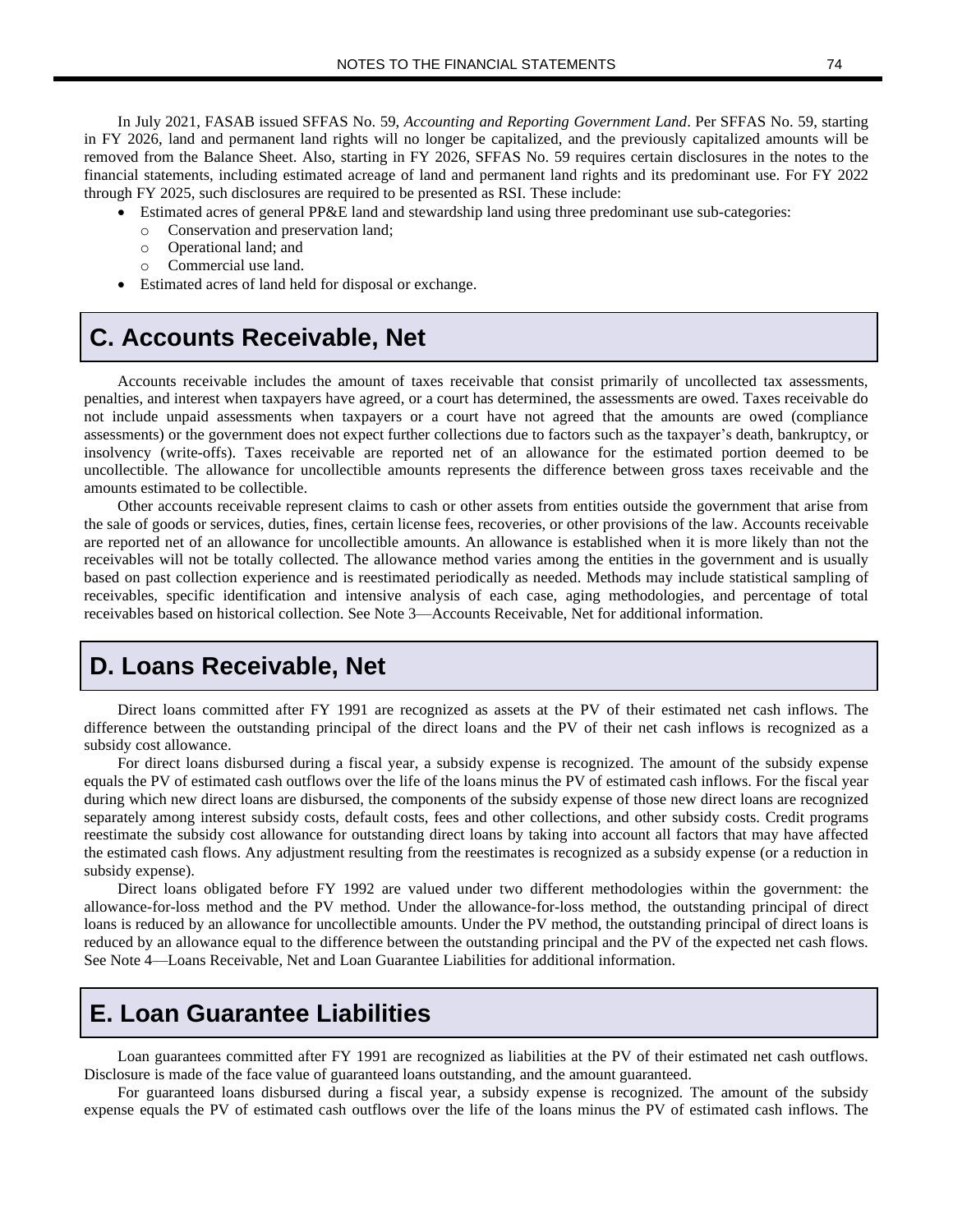subsidy cost is reestimated each year taking into account all factors that may have affected the estimated cash flows. Any adjustment resulting from the reestimates is recognized as a subsidy expense (or a reduction in subsidy expense).

Loan guarantees committed before FY 1992 are valued under two different methodologies within the government: the allowance-for-loss method and the PV method. Under the allowance-for-loss method the liability for loan guarantees is the amount the entity estimates would more likely than not require future cash outflow to pay default claims. Under the PV method, the liability for loan guarantees is the PV of expected net cash outflows due to the loan guarantees. See Note 4— Loans Receivable, Net and Loan Guarantee Liabilities for additional information.

#### **F. Inventory and Related Property, Net**

Inventory is tangible personal property that is: 1) held for sale, principally to federal entities; 2) in the process of production for sale; or 3) to be consumed in the production of goods for sale or in the provision of services for a fee. OM&S is tangible personal property to be consumed in normal operations and stockpile materials are strategic and critical materials being held due to statutory requirements for use in national defense, conservation, or national emergencies.

SFFAS No. 3, *Accounting for Inventory and Related Property*, requires that inventories, OM&S, and stockpile materials are valued using either historical cost or a method that reasonably approximates historical cost. Historical cost methods include first-in-first-out, weighted average, and MAC. Historical cost includes all appropriate purchase and production costs incurred to bring the items to their current condition and location. Any abnormal costs, such as excessive handling or rework costs, are charged to operations of the period. Donated inventory and operating materials and supplies are valued at their FV at the time of donation. Inventory as well as operating materials and supplies acquired through exchange of nonmonetary assets (e.g., barter) are valued at the FV of the asset received at the time of the exchange. Any difference between the recorded amount of the asset surrendered and the FV of the asset received is recognized as a gain or a loss.

Any other valuation method may be used if the results reasonably approximate one of the historical cost methods. FASAB issued additional guidance SFFAS No. 48, *Opening Balances for Inventory, Operating Materials and Supplies, and Stockpile Materials*, which permits a reporting entity to apply an alternative valuation method in establishing opening balances for inventory, OM&S, and stockpile materials and is intended to provide an alternative valuation method when historical records and systems do not provide a basis for valuation of opening balances in accordance with SFFAS No. 3.

As the largest contributor of inventory and related property, net; DOD values substantially all of its inventory available and purchased for resale using the MAC method as of September 30, 2021. OM&S are valued using various methods including MAC, standard price, historical cost, replacement price, and direct method. DOD uses both the consumption method (expensed when issued to an end user for consumption in normal operations) and the purchase method (expensed when purchased) of accounting for OM&S. See Note 5—Inventory and Related Property, Net, for additional information.

#### **G. General Property, Plant, and Equipment, Net**

General PP&E consists of tangible assets (e.g., buildings and structures, furniture and fixtures, equipment, and land) that have an estimated useful life of two or more years, are not intended for sale in the ordinary course of business and are intended to be used or available for use by the entity. General PP&E also includes software, land rights, and assets acquired through capital leases.

SFFAS No. 6, *Accounting for Property, Plant, and Equipment* requires that general PP&E is recorded at cost. Cost includes all costs incurred to bring the general PP&E to a form and location suitable for its intended use. General PP&E used in government operations are carried at acquisition cost, with the exception of some DOD equipment. FASAB issued additional guidance, SFFAS No. 50, *Establishing Opening Balances for General Property, Plant, and Equipment,* which states that a reporting entity may choose one of three alternative methods for establishing an opening balance for general PP&E. The alternative methods include using deemed cost to establish opening balances of general PP&E, selecting between deemed cost and prospective capitalization of internal use software, and allowing an exclusion of land and land rights from opening balances with disclosure of acreage information and expensing of future acquisitions. DOD has partially implemented SFFAS No. 50 by electing to exclude certain land and land rights. For certain DOD components that have implemented SFFAS No. 50, with respect to land and land rights, acreage information is disclosed, and such land and land rights are not included on the Balance Sheet.

An entity electing to exclude land and land rights from its general PP&E opening balances must disclose, with a reference on the Balance Sheet to the related disclosure, the number of acres held at the beginning of each reporting period, the number of acres added during the period, the number of acres disposed of during the period, and the number of acres held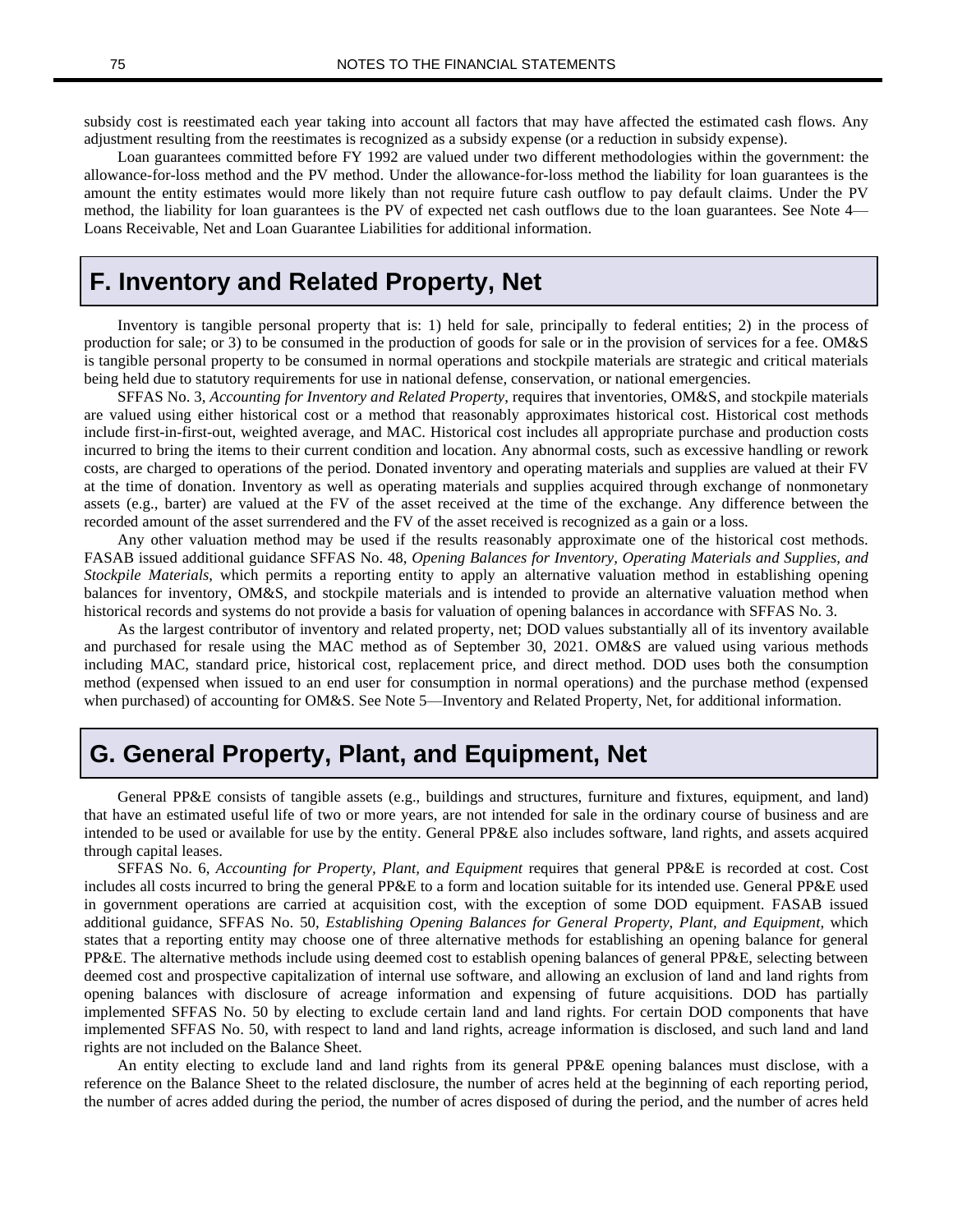at the end of each reporting period. DOD usually records general PP&E at the estimated historical cost. However, when applicable DOD will continue to adopt SFFAS No. 50.

Costs to acquire general PP&E, extend the useful life of existing general PP&E, or enlarge or improve its capacity, that exceed federal entities' capitalization thresholds are capitalized and depreciated or amortized. Depreciation and amortization expense is recognized on all capitalized general PP&E, except land and land rights of unlimited duration. In the case of constructed general PP&E, this is recorded as construction work in process until it is placed in service, at which time the balance is transferred to general PP&E. See Note 6—General Property, Plant, and Equipment, Net, for additional information.

For financial reporting purposes, heritage assets (excluding multi-use heritage assets) and stewardship land are not recorded as part of general PP&E. Since heritage assets are intended to be preserved as national treasures, it is anticipated that they will be maintained in reasonable repair and that there will be no diminution in their usefulness over time. Many assets are clearly heritage assets. For example, the National Park Service manages the Washington Monument, the Lincoln Memorial and the Mall. Heritage assets that are predominantly used in general government operations are considered multiuse heritage assets and are included in general PP&E. Stewardship land is also consistent with the treatment of heritage assets in that much of the government's land is held for the general welfare of the nation and is intended to be preserved and protected. Stewardship land is land owned by the government but not acquired for or in connection with general PP&E. Because most federal land is not directly related to general PP&E, it is deemed to be stewardship land and accordingly, it is not reported on the Balance Sheet. Examples of stewardship land include national parks and forests. For additional information on stewardship assets, see Note 27—Stewardship Property, Plant, and Equipment.

#### **H. Investments**

Most investments are held by component entities that apply FASB standards and are not converted to FASAB standards in consolidation as permitted by SFFAS No. 47, *Reporting Entity*. These investments are reported at FV. FV is the estimate of the price at which an orderly transaction to sell the asset would take place between market participants at the measurement date under current market conditions. Market or observable inputs are used as the preferred source of values, followed by assumptions based on hypothetical transactions in absence of market inputs. Certain investments are measured at FV using NAV per share. NAV is the amount of net assets attributable to each share of capital stock (other than senior equity securities, that is, preferred stock) outstanding at the close of the period. See Note 7—Investments for additional information.

### **I. Investments in Special Purpose Vehicles**

Treasury invested in common stock warrants and equity investments in SPVs for the purpose of enhancing the liquidity of the U.S. financial system. These equity investments are reported at FV. In addition to SPV investments, warrants are held for the purchase of common stock received as compensation from recipients of financial assistance to support ongoing employment of aviation workers during the pandemic under the CARES Act, coupled with the CAA and ARP enacted in FY 2021. The warrants are assets of the U.S. government and Treasury is precluded from using the cash proceeds realized from the financial instruments received. These investment holdings are also reported at FV.

The valuation to estimate the investment's FV incorporates forecasts, projections, and cash flow analyses. Changes in valuation, including impairments, are deemed usual and recurring and thus are recorded as exchange transactions on the Statement of Net Cost and investments in SPVs on the Balance Sheet. See Note 8—Investments in Special Purpose Vehicles for additional information.

# **J. Investments in Government-Sponsored Enterprises**

The senior preferred stock and associated warrants for the purchase of common stock in the GSEs (Fannie Mae and Freddie Mac) are presented at their FV. SPSPAs, which Treasury entered into with each GSE when they were placed under conservatorship, can result in payments to the GSEs when, at the end of any quarter, the FHFA, acting as the conservator, determines that the liabilities of either GSE exceed its respective assets. Such payments result in an increase to the liquidation preference of investment in the GSEs' senior preferred stock, with a corresponding decrease to cash held by Treasury for government-wide operations. In addition, the liquidation preference of investments in the GSEs will increase, based on the quarterly earnings of the GSEs, up to the adjusted capital reserve amounts set for each GSE.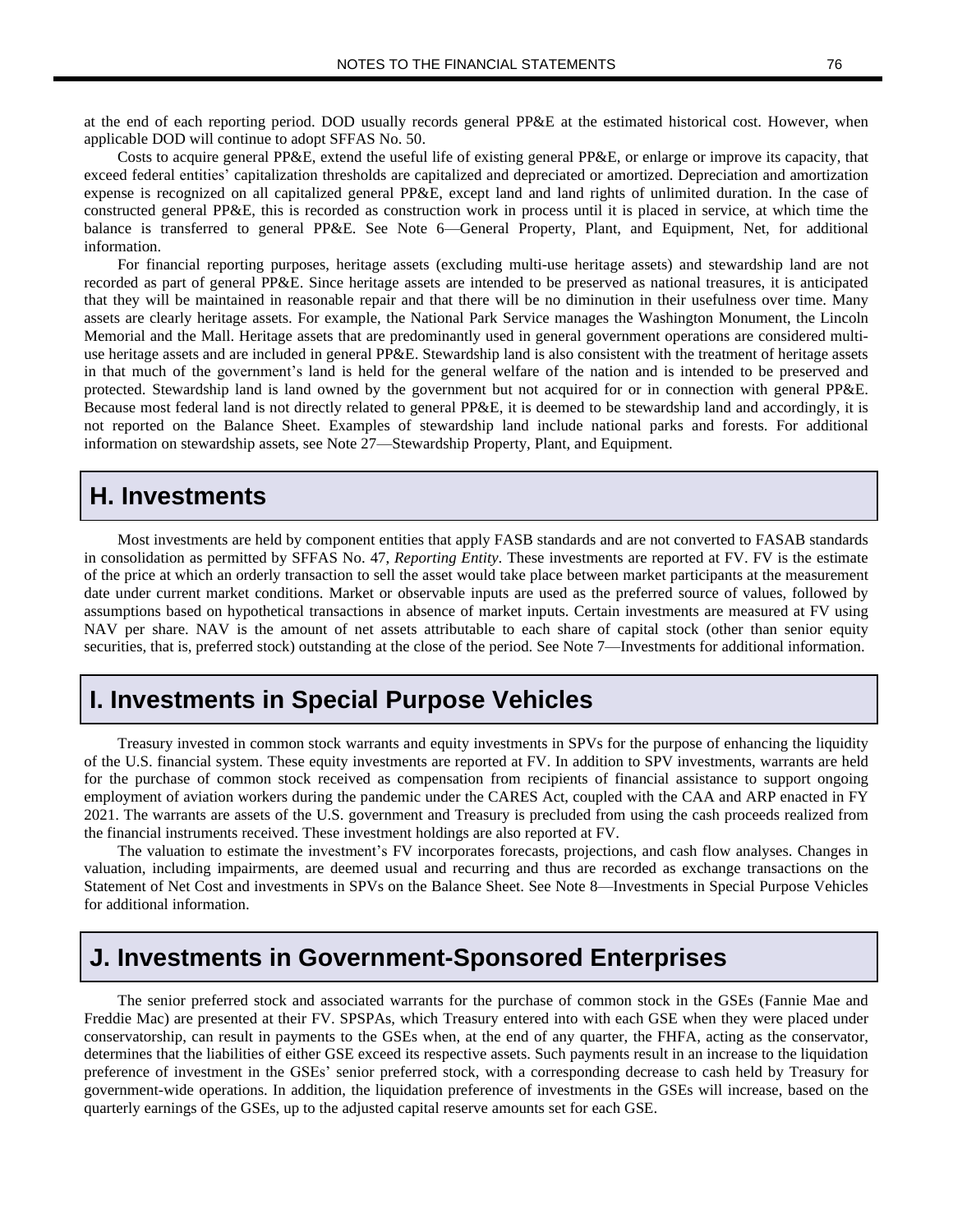The valuation to estimate the investment's FV incorporates forecasts, projections, and cash flow analyses. Changes in valuation, including impairments, are deemed usual and recurring and thus are recorded as exchange transactions on the Statement of Net Cost and investments in GSEs on the Balance Sheet. The government also records dividends related to these investments as exchange transactions which are accrued when declared.

The potential liabilities to the GSEs, if any, are assessed annually and recorded at the gross estimated amount. For additional information on investments in GSEs, refer to Note 9—Investments in Government-Sponsored Enterprises.

# **K. Federal Debt and Interest Payable**

Federal debt is primarily comprised of Treasury securities, which are debt instruments issued to the public to raise money needed to operate the federal government and pay off maturing obligations. Treasury issues these debt instruments to the public in the form of marketable bills, notes, bonds, TIPS and FRNs, and in the form of nonmarketable securities including Government Account Series securities, U.S. Savings Securities, and State and Local Government Series securities. The amount of the debt, or principal, is also called the security's face value or par value. To accurately reflect the federal debt, Treasury records principal transactions with the public at par value at the time of the transaction. Certain Treasury securities are issued at a discount or premium. These discounts and premiums are amortized over the term of the security using an interest method for all long-term securities (term greater than one year) and the straight-line method for short-term securities (term of one year or less). In addition, the principal for TIPS is adjusted daily based on the Consumer Price Index for all Urban Consumers. Certain Treasury securities also pay interest. For marketable securities, Treasury issues notes and bonds that pay semi-annual interest based on the security's stated interest rate, while FRNs, which have interest rates that are indexed to the highest accepted discount rate of the most recent Treasury 13-week bill auction, pay interest quarterly based on the interest rate at the time of payment. TIPS, on the other hand, pay a semi-annual fixed rate of interest applied to the inflation-adjusted principal. However, for all security types accrued interest is recorded as an expense when incurred, instead of when paid. See Note 13—Federal Debt and Interest Payable for additional information.

# **L. Federal Employee and Veteran Benefits Payable**

Generally, federal employee and veteran benefits payable are recorded during the time employee services are rendered. The related liabilities for defined benefit pension plans, veterans' compensation, burial, education and training benefits, postretirement health benefits, and life insurance benefits, are recorded at estimated PV of future benefits, less any estimated PV of future normal cost contributions. Normal cost is the portion of the actuarial PV of projected benefits allocated as an expense for employee services rendered in the current year. Actuarial gains and losses (as well as prior service cost, if any) are recognized immediately in the year they occur without amortization.

VA also provides certain veterans and/or their dependents with pension benefits, based on annual eligibility reviews, if the veteran died or was disabled for nonservice-related causes. The pension program for veterans is not accounted for as a "federal employee pension plan" under SFFAS No. 5, *Accounting for Liabilities of the Federal Government*, due to differences between its eligibility conditions and those of federal employee pensions. Therefore, a future liability for pension benefits is not recorded. These benefits are recognized as expenses when benefits are paid rather than when employee services are rendered.

In accordance with 38 CFR § 17.36(c), the VA makes an annual enrollment decision that identifies which veterans, by priority, will be treated for that fiscal year based on funds appropriated, estimated collections, usage, the severity index of enrolled veterans, and changes in cost. While VA expects to continue to provide medical care to veterans in future years, an estimate of this amount cannot be reasonably made. These medical care expenses are recognized in the period the medical care services are provided.

The actuarial liability for FECA benefits is recorded at estimated PV of future benefits for injuries and deaths that have already been incurred.

Gains and losses from changes in long-term assumptions used to estimate federal employee pensions, ORB, and OPEB liabilities are reflected separately on the Statement of Net Cost and the components of the expense related to federal employee pension, ORB, and OPEB liabilities are disclosed in Note 14—Federal Employee and Veteran Benefits Payable as prescribed by SFFAS No. 33, *Pensions, Other Retirement Benefits, and Other Postemployment Benefits: Reporting the Gains and Losses from Changes in Assumptions and Selecting Discount Rates and Valuation Dates*. In addition, SFFAS No. 33 also provides a standard for selecting the discount rate assumption for PV estimates of federal employee pension, ORB, and OPEB liabilities. See Note 14—Federal Employee and Veteran Benefits Payable for additional information.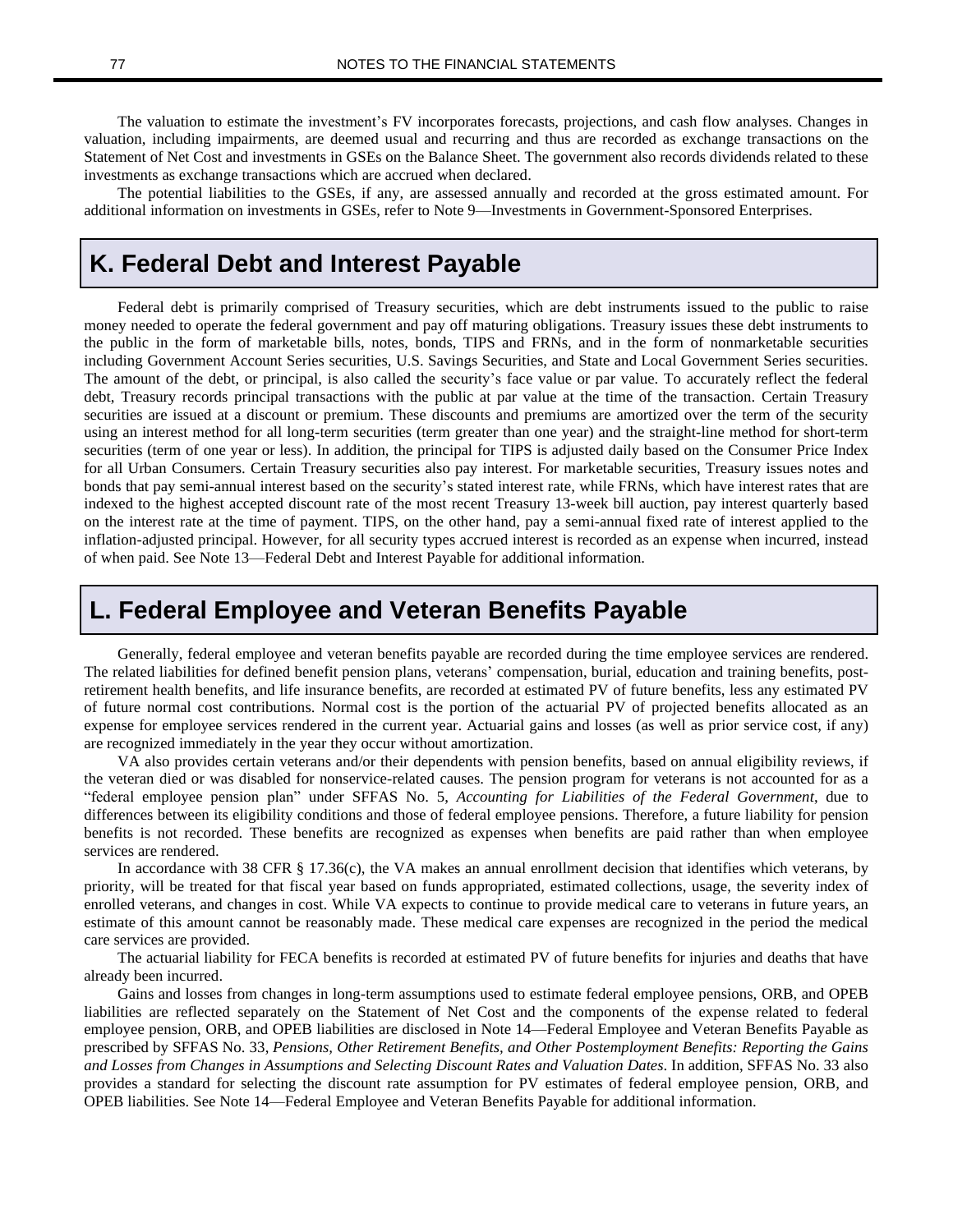#### **M. Environmental and Disposal Liabilities**

Environmental and disposal liabilities are recorded at the estimated current cost of the cleanup plan, including the level of restoration to be performed, the current legal or regulatory requirements, and the current technology. Cleanup costs are the costs of removing, containing, or disposing of hazardous waste. Hazardous waste is a solid, liquid, or gaseous waste that, because of its quantity or concentration, presents a potential hazard to human health or the environment. Cleanup costs include, but are not limited to, decontamination, decommissioning, site restoration, site monitoring, closure, and post-closure costs. Where technology does not exist to clean up radioactive or hazardous waste, only the estimable portion of the liability (typically monitoring and safe containment) is recorded. See Note 15—Environmental and Disposal Liabilities for additional information.

#### **N. Benefits Due and Payable**

A liability for social insurance programs (Social Security, Medicare, Railroad Retirement, Black Lung, and Unemployment) is recognized for any unpaid amounts currently due and payable to beneficiaries or service providers as of the reporting date. No liability is recognized for future benefit payments not yet due. See Note 16—Benefits Due and Payable for additional information.

### **O. Insurance and Guarantee Program Liabilities**

Insurance programs are authorized by law to financially compensate a designated population of beneficiaries by accepting all or part of the risk for losses incurred as a result of an adverse event. Certain consolidation entities with significant insurance and guarantee programs (i.e., PBGC, FDIC and FCSIC) apply FASB standards, and are not converted to FASAB standards in consolidation, as permitted by SFFAS No. 47.

PBGC recognizes a single-employer program liability for trusteed, terminated and probable plan terminations. The liability is PBGC's best estimate of the losses, net of plan assets, and the PV of expected recoveries (from sponsors and members of their controlled group) for plans that are likely to terminate in the future. PBGC recognizes a multiemployer program liability for future financial assistance to insolvent plans and to plans deemed probable to becoming insolvent.

FDIC records a liability for FDIC-insured institutions that are likely to fail when the liability is probable and reasonably estimable, absent some favorable event such as obtaining additional capital or merging. The FDIC liability is derived by applying expected failure rates and loss rates to the institutions based on supervisory ratings, Balance Sheet characteristics, and projected capital levels.

PBGC's exposure to losses from plan terminations and FDIC's exposure to losses from insured institutions that are classified as reasonably possible are disclosed in Note 22—Contingencies.

All other insurance and guarantee programs are accounted for in the consolidated financial statements in accordance with SFFAS No. 51, *Insurance Programs.*

Programs that administer direct loans and loan guarantees, qualify as social insurance, are authorized to engage in disaster relief activities, provide grants, provide benefits or assistance based on an individual's or a household income and/or assets, assume the risk of loss arising from federal government operations, pay claims through an administrative or judicial role for individuals or organizations who claim they have been harmed by a federal entity, indemnify contractors, agreement partners, and other third parties for loss or damage incurred while or caused by work performed for a federal entity, or are workers' or occupational illness compensation programs that compensate current or former employees (or survivors) and certain third parties for injuries and occupational diseases obtained while working for a federal entity are excluded from insurance programs.

There are three categories of insurance programs: 1) exchange transaction insurance programs other than life insurance; 2) non-exchange transaction insurance programs; and 3) life insurance programs.

For exchange transaction insurance programs other than life insurance, revenues are recognized when earned over the insurance arrangement period and liabilities are recognized for unearned premiums, unpaid insurance claims, and for losses on remaining coverage. Losses on remaining coverage represent estimated amounts to be paid to settle claims for the period after year-end through the end of insurance coverage in excess of the summation of unearned premiums and premiums due after the end of the reporting period.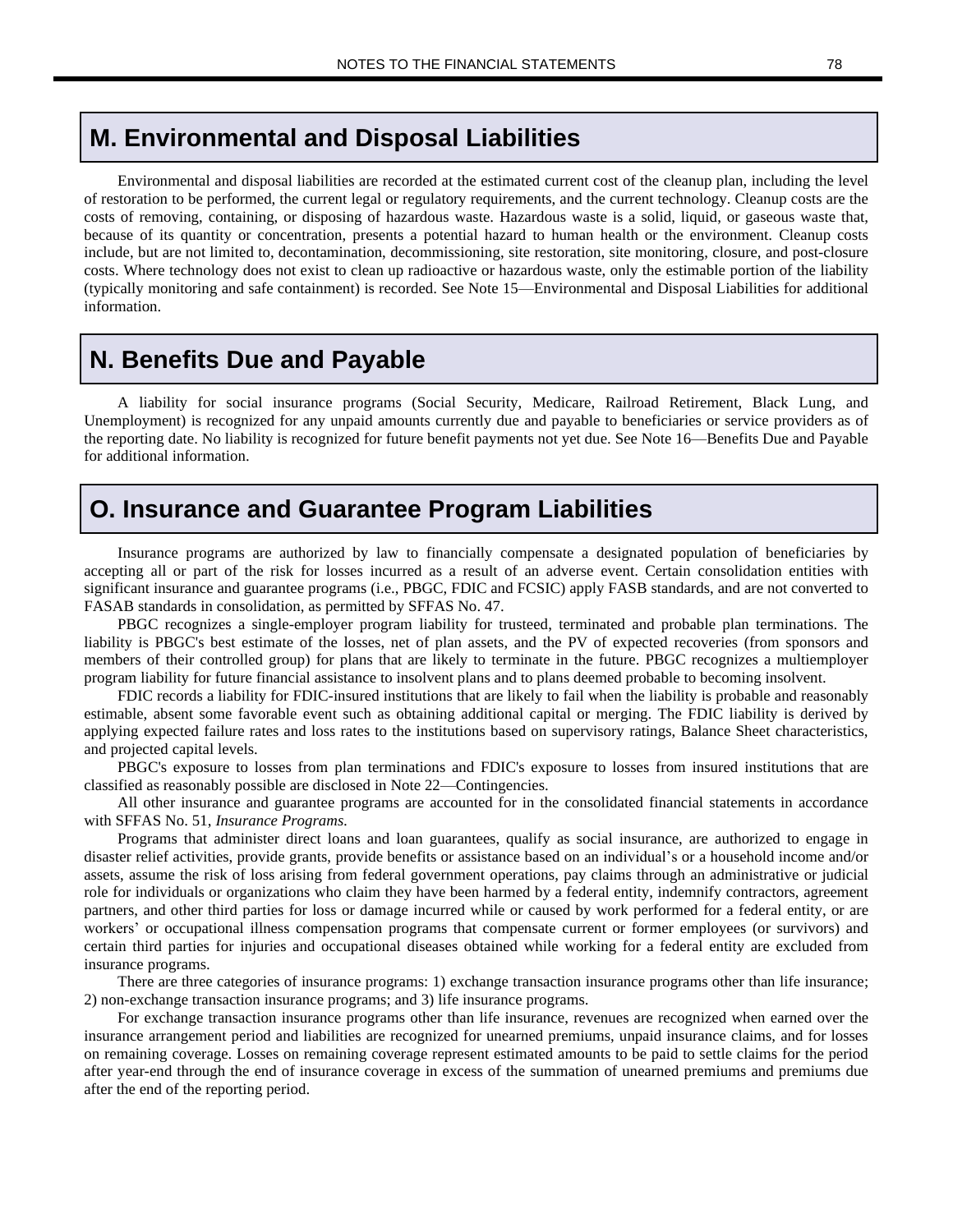For non-exchange transaction insurance programs, revenue is recognized the same as other non-exchange transaction revenue, no unearned premium liability is recorded and a liability is only recognized for unpaid insurance claims.

For life insurance programs, revenue is recognized when due and liabilities are recognized for unpaid insurance claims and future policy benefits. The liability for future policy benefits represents the expected PV of future claims to be paid to, or on behalf of, existing policyholders, less the expected PV of future net premiums to be collected from those policyholders. Life insurance programs are disclosed in Note 14—Federal Employee and Veteran Benefits Payable. See Note 17**—**Insurance and Guarantee Program Liabilities for additional information.

# **P. Deferred Maintenance and Repairs**

DM&R are maintenance and repairs that were not performed when they should have been or scheduled maintenance and repairs that were delayed or postponed. Maintenance is the act of keeping fixed assets in acceptable condition, including preventative maintenance, normal repairs, and other activities needed to preserve the assets, so they continue to provide acceptable service and achieve their expected life. Maintenance and repairs exclude activities aimed at expanding the capacity of assets or otherwise upgrading them to serve needs different from those originally intended. DM&R are not expensed in the Statements of Net Cost or accrued as liabilities on the Balance Sheet. However, DM&R information is disclosed in the unaudited RSI section of this report. Please see unaudited RSI—Deferred Maintenance and Repairs for additional information including measurement methods.

### **Q. Commitments**

Commitments reflect binding agreements that may result in the future expenditure of financial resources that are not recognized or not fully recognized on the Balance Sheet and should be disclosed. Commitments may include, for example, certain long-term leases, undelivered orders, P3s, international or other agreements in support of international economic development, or agreements in support of financial market stability. See Note 21—Commitments for additional information.

# **R. Contingencies**

Liabilities for contingencies are recognized on the Balance Sheet when both:

- A past transaction or event has occurred, and
- A future outflow or other sacrifice of resources is probable and measurable.

The estimated contingent liability may be a specific amount or a range of amounts. If some amount within the range is a better estimate than any other amount within the range, then that amount is recognized. If no amount within the range is a better estimate than any other amount, then the minimum amount in the range is recognized and the range and a description of the nature of the contingency is disclosed.

A contingent liability is disclosed if any of the conditions for liability recognition do not meet the above criteria and there is at least a reasonable possibility that a loss may be incurred. See Note 22—Contingencies for additional information.

# **S. Funds from Dedicated Collections**

Generally, funds from dedicated collections are financed by specifically identified revenues, provided to the government by non-federal sources, often supplemented by other financing sources that remain available over time. These specifically identified revenues and other financing sources are required by statute to be used for designated activities, benefits, or purposes, and must be accounted for separately from the government's general revenues. The three required criteria for a fund from dedicated collections are:

- A statute committing the government to use specifically identified revenues and/or other financing sources that are originally provided to the government by a non-federal source only for designated activities, benefits, or purposes;
- Explicit authority for the fund to retain revenues and/or other financing sources not used in the current period for future use to finance the designated activities, benefits, or purposes; and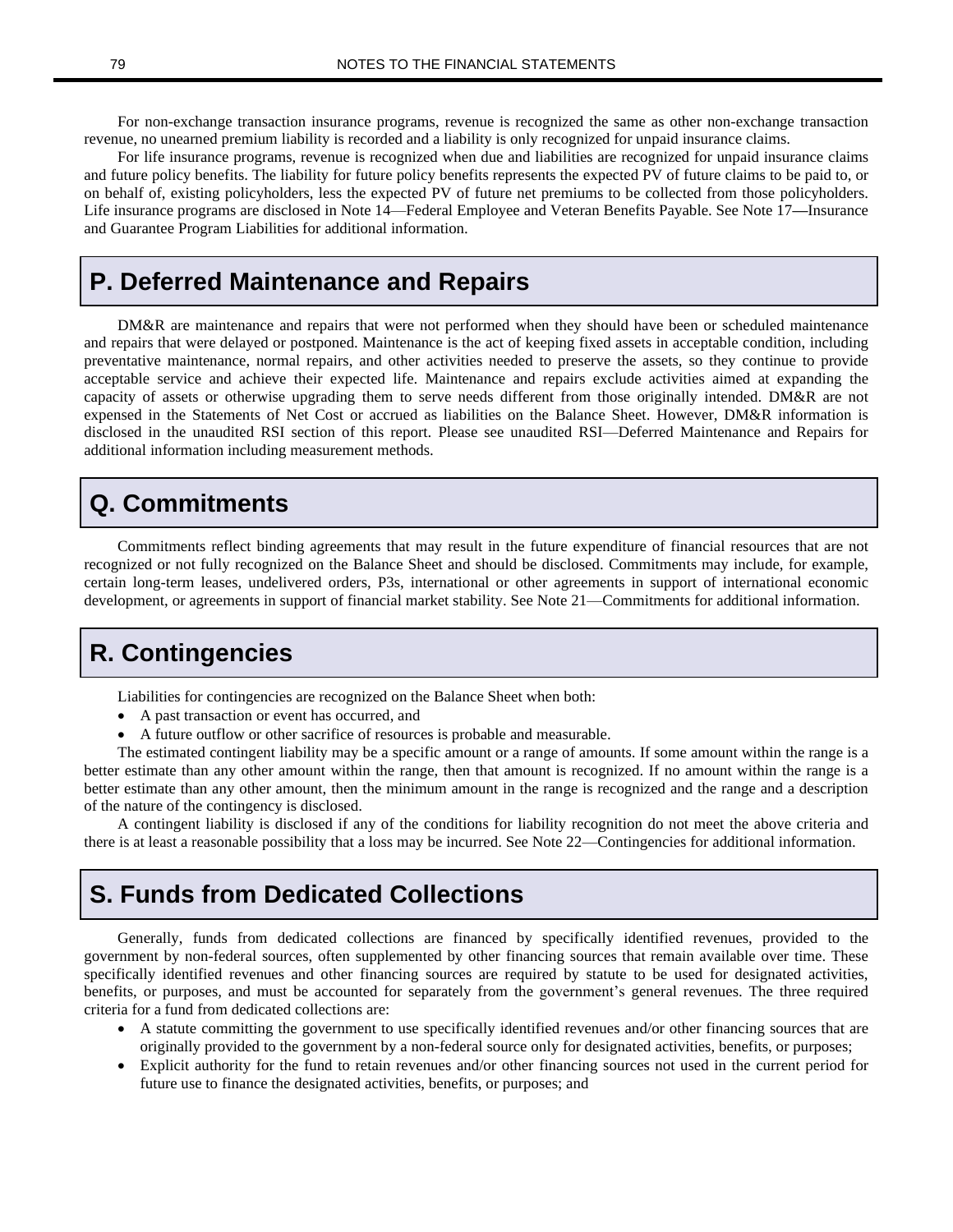• A requirement to account for and report on the receipt, use, and retention of the revenues and/or other financing sources that distinguishes the fund from the government's general revenues.

Funds from dedicated collections on the Statement of Operations and Changes in Net Position are presented on the consolidated basis. The consolidated dedicated collections presentation eliminates balances and transactions between funds from dedicated collections held by the entity. For additional information on funds from dedicated collections, see Note 23— Funds from Dedicated Collections.

### **T. Sustainability Financial Statements**

The sustainability financial statements were prepared based on the projected PV of the estimated future revenue and estimated future expenditures, primarily on a cash basis, for a 75-year period.<sup>1</sup> They include the SLTFP, covering all federal government programs, and the SOSI and the SCSIA, covering social insurance programs (Social Security, Medicare, Railroad Retirement, and Black Lung programs). These estimates are based on economic as well as demographic assumptions presented in Notes 25—Social Insurance and 26—Long-Term Fiscal Projections. The sustainability financial statements are not forecasts or predictions. The sustainability financial statements are designed to illustrate the relationship between receipts and expenditures, if current policy is continued. For this purpose, the projections assume, among other things, that scheduled social insurance benefit payments would continue after related trust funds are projected to be depleted, contrary to current law, and that debt could continue to rise indefinitely without severe economic consequences.

SOSI and SCSIA are based on the selection of accounting policies and the application of significant accounting estimates, some of which require management to make significant assumptions. Further, the estimates are based on current conditions and expectations of future conditions. Actual results could differ materially from the estimated amounts. Each statement includes information to assist in understanding the effect of changes in assumptions to the related information.

By accounting convention, General Fund transfers to Medicare Parts B and D reported in the SOSI are eliminated when preparing the government-wide consolidated financial statements. The SOSI shows the projected General Fund transfer(s) as eliminations that, under current law, would be used to finance the remainder of the expenditures in excess of revenues for Medicare Parts B and D that is reported in the SOSI. The SLTFP include all revenues (including general revenues) of the federal government.

# **U. Unmatched Transactions and Balances**

The reconciliation of the change in net position requires that the difference between ending and beginning net position equals the difference between revenue and cost, plus or minus prior-period adjustments. The unmatched transactions and balances includes unmatched intra-governmental balances on the Balance Sheet and includes unmatched intra-governmental current year transactions on the Statement of Operations and Changes in Net Position to reconcile the change in net position to ensure beginning and ending net position equals the difference between revenue and cost, plus or minus prior-period adjustments. Unresolved intra-governmental differences (i.e., unmatched transactions and balances) result in errors in the consolidated financial statements. The ultimate effect on the accrual-based financial statements of resolving and correcting these differences has not been fully determined and could be material.

The unmatched transactions and balances are needed to balance the accrual-based financial statements. The Statement of Operations and Changes in Net Position and the Balance Sheet include specific lines for the unmatched transactions and balances, while the unmatched transactions and balances are recorded in existing lines in the Statement of Net Cost. The primary factors affecting this out of balance situation are:

- Unmatched intra-governmental transactions and balances between federal entities; and
- Errors and restatements in federal entities' reporting.

As intra-governmental transactions and balances reduce to immaterial amounts, the corresponding individual lines in the "Unmatched Transactions and Balances" table are adjusted to remove the differences for the fiscal year. Please refer to the table of "Unmatched Transactions and Balances" in Other Information (Unaudited) for examples of the individual lines. Materiality for these adjustments is considered in the absolute value, when at or below \$0.1 billion.

Refer to the Other Information (unaudited)—Unmatched Transactions and Balances for additional information.

<sup>&</sup>lt;sup>1</sup> With the exception of the Black Lung program, which has a rolling 25-year projection period that begins on the September 30 valuation date each year.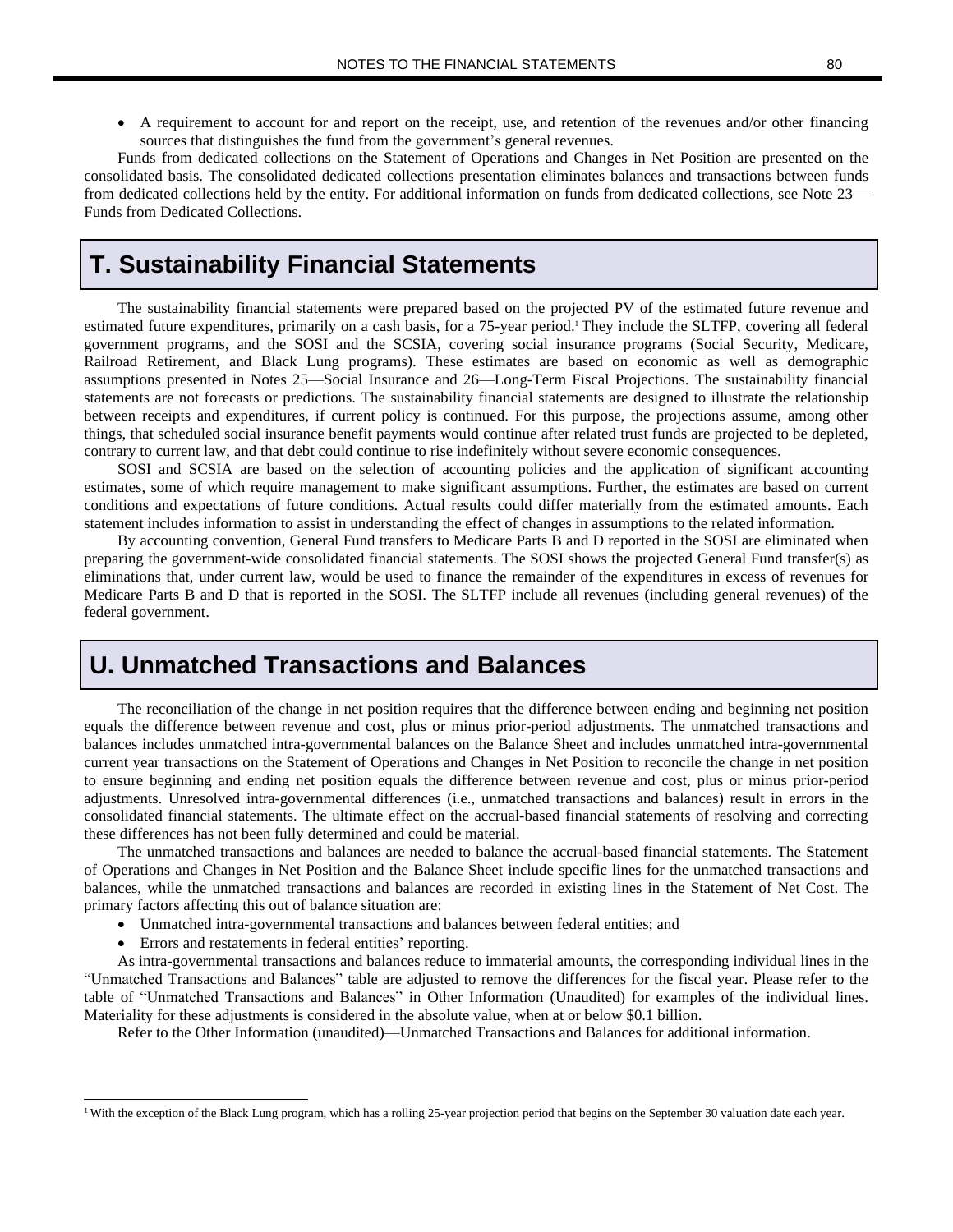#### **V. Changes in Accounting Principle**

A change in accounting principle results from either adopting a new accounting pronouncement or an entity adopting an allowable alternative accounting principle on the basis that is preferable. Generally, as applicable, changes in accounting principle are shown as an adjustment to beginning net position in the Statement of Operations and Changes in Net Position of the period in which the change is implemented.

Adjustments to beginning net position in FY 2021 for changes in accounting principle was \$0.7 billion, mostly due to DOD's continued implementation of SFFAS No. 48, *Opening Balances for Inventory, Operating Materials and Supplies, and Stockpile Materials* and SFFAS No. 50, *Establishing Opening Balances for General Property, Plant, and Equipment*.

Also, in FY 2021 CAA required VA to record obligations for hospital care or medical services furnished at non-VA facilities at the time of approval. VA accounted for this new authority as a retrospective change that is analogous to a change in accounting principle by adjusting FY 2020 amounts on the Balance Sheet and other financial statements. These restatements impacted the liabilities, costs, and net position of the government and are reflected on the following statements: 1) on the Balance Sheet, accounts payable, federal employee and veteran benefits payable, and net position for funds other than those from dedicated collections; 2) on the Statement of Net Cost, gross cost; 3) on the Statement of Operations and Changes in Net Position, funds other than those from dedicated collections and the total columns, net cost, and net position end of period; and 4) on the Reconciliation of Net Operating Cost and Budget Deficit, net operating cost, federal employee and veteran benefits payable, and accounts payable. In total, the government's reported FY 2020 net cost increased by \$0.2 billion and FY 2020 net position decreased by \$0.1 billion as a result of VA's retrospective changes. Refer also to the Note 12—Accounts Payable and Note 14—Federal Employee and Veteran Benefits Payable.

Adjustments to beginning net position in FY 2020 for changes in accounting principle was \$12.5 billion between the funds from dedicated collections and funds other than those from dedicated collections due to Note 23—Funds from Dedicated Collections applying SFFAS No. 43, *Funds from Dedicated Collections: Amending Statement of Federal Financial Accounting Standards 27, Identifying and Reporting Earmarked Funds.* SFFAS No. 43 is not a new standard but does allow a reporting methodology change between combined (excluding eliminations between funds from dedicated collections) and consolidated (including eliminations between funds from dedicated collections) when deemed necessary. The reporting methodology was changed from combined in FY 2019 to consolidated in FY 2020. See Note 23—Funds from Dedicated Collections for additional information.

# **W. Correction of Errors**

Correction of errors in financial statements result from mathematical mistakes, mistakes in the application of accounting principles, or oversight or misuse of facts that existed at the time financial statements were prepared. When preparing comparative financial statements, if the material error occurred in the prior period presented and the effect is known, then the affected line items of the prior period are restated.

DOD followed SFFAS No. 21, *Reporting Corrections of Errors and Changes in Accounting Principle* and corrected FY 2020 errors identified as part of a department-wide effort to improve financial reporting. These corrections resulted in restatements of amounts in the consolidated financial statements, including a correction of error of \$6.0 billion on the FY 2020 Statement of Operations and Changes in Net Position. These restatements are reflected on the following statements: 1) on the Balance Sheet; 2) on the Statement of Net Cost, gross cost; 3) on the Statement of Operations and Changes in Net Position, funds other than those from dedicated collections and the total columns, net cost, unmatched transactions and balances, correction of errors, and net position end of period; and 4) on the Reconciliation of Net Operating Cost and Budget Deficit, net operating cost acquisition of capital assets, investments, inventory and related property, net, adjustment to beginning net position, and all other reconciling items. In total, the government's reported FY 2020 net cost increased by \$0.8 billion and FY 2020 net position increased by \$4.9 billion. Refer also to Note 5—Inventory and Related Property, Net, Note 6—General Property, Plant, and Equipment, Net, Note 7—Investments, and Unmatched Transactions and Balances in Other Information (unaudited).

For FY 2020, a restatement was made that decreased the other commitments for U.S. participation in the IMF reported in Note 21—Commitments. Refer to the individual note for additional information.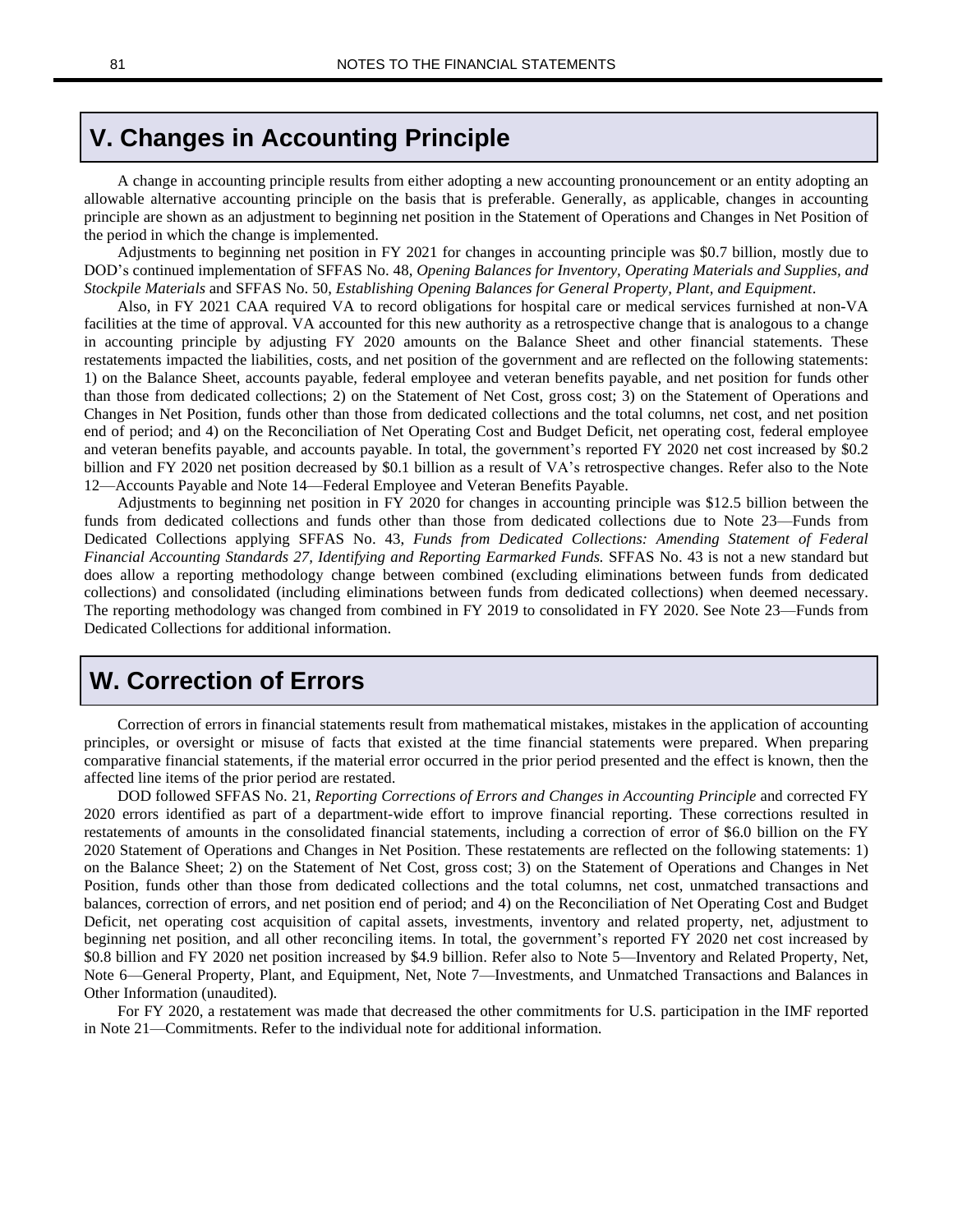# **X. Changes in Presentation**

Changes in presentation are done to improve clarity of the presentation of the *Financial Report* and include changes since the prior year that are not the result of correction of errors or changes in accounting principles. In FY 2021, the Statement of Operations and Changes in Net Position broke out the Unmatched transactions and balances from Net operating (cost)/revenue line and is presented as a standalone line in the net position section. Also, in FY 2021 the Balance Sheet was modified to present additional items separately including advances and prepayments, other deferred revenue, and liability for advances and prepayments, which were previously reported in Note 11—Other Assets and Note 19—Other Liabilities. Advances and prepayments is now reported in Note 10—Advances and Prepayments, other deferred revenue and liability for advances and prepayments are reported in Note 18—Advances from Others and Deferred Revenue, and the corresponding changes to Reconciliation of Net Operating Cost and Budget Deficit Statement. Further breakout of the all other reconciling items for allocations of special drawing rights was included in the Reconciliation of Net Operating Cost and Budget Deficit Statement. Statements of Changes in Cash Balance and Budget and Other Activities enhanced the presentation by breaking out special purpose vehicle disbursements, repayments of special purpose vehicle investments, and allocations of special drawing rights. In addition, refer to the following individual notes and other information for separate changes in presentation; Note 5—Inventory and Related Property, Net, Note 7—Investments, Note 20—Collections and Refunds of Federal Revenue, and Unmatched Transactions and Balances in Other Information (unaudited). The FY 2020 presentation was modified to conform to the FY 2021 presentation. Refer to the individual notes and Other Information (unaudited) for additional information.

# **Y. Fiduciary Activities**

Fiduciary activities are the collection or receipt, as well as the management, protection, accounting, investment and disposition by the government of cash or other assets in which non-federal individuals or entities have an ownership interest that the government must uphold. Fiduciary cash and other fiduciary assets are not assets of the government and are not recognized on the Balance Sheet. See Note 24—Fiduciary Activities, for additional information.

### **Z. Use of Estimates**

The government has made certain estimates and assumptions relating to the reporting of assets, liabilities, revenues, expenses, and the disclosure of contingent liabilities to prepare these financial statements. There are a large number of factors that affect these assumptions and estimates, which are inherently subject to substantial uncertainty arising from the likelihood of future changes in general economic, regulatory, and market conditions. As such, actual results will differ from these estimates and such differences may be material.

Significant transactions subject to estimates are included in the balance of loans receivable, net, federal employee and veteran benefits payable, investments, investments in SPVs, investments in GSEs, tax receivables, loan guarantee liabilities, depreciation, other actuarial liabilities, cost and earned revenue allocations, as well as contingencies and any related recognized liabilities.

The government recognizes the sensitivity of credit reform modeling to slight changes in some model assumptions and uses regular review of model factors, statistical modeling, and annual reestimates to reflect the most accurate cost of the credit programs to the U.S. government. *Federal Credit Reform Act of 1990* loan receivables and loan guarantees are disclosed in Note 4—Loans Receivable, Net and Loan Guarantee Liabilities.

Estimates are also used to determine the FV of investments in SPVs and GSEs. The FV of the SPV preferred equity investments is estimated based on a discounted cash flow valuation methodology, whereby the primary input is the PV of the projected annual cash flows associated with these investments. The value of the GSEs senior preferred stock is estimated by first estimating the FV of the total equity of each GSE (which, in addition to the senior preferred stock, is comprised of other equity instruments including common stock, common stock warrants, and junior preferred stock). The FV of the total equity is based on a discounted cash flow valuation methodology, whereby the primary input is the PV of the projected quarterly cash flows to equity holders. The FV of the GSEs' other equity instruments are then deducted from its total equity, with the remainder representing the FV of the senior preferred stock.

Factors impacting the FV of the GSE warrants include the nominal exercise price and the large number of potential exercise shares, the market trading of the common stock that underlies the warrants as of September 30, the principal market,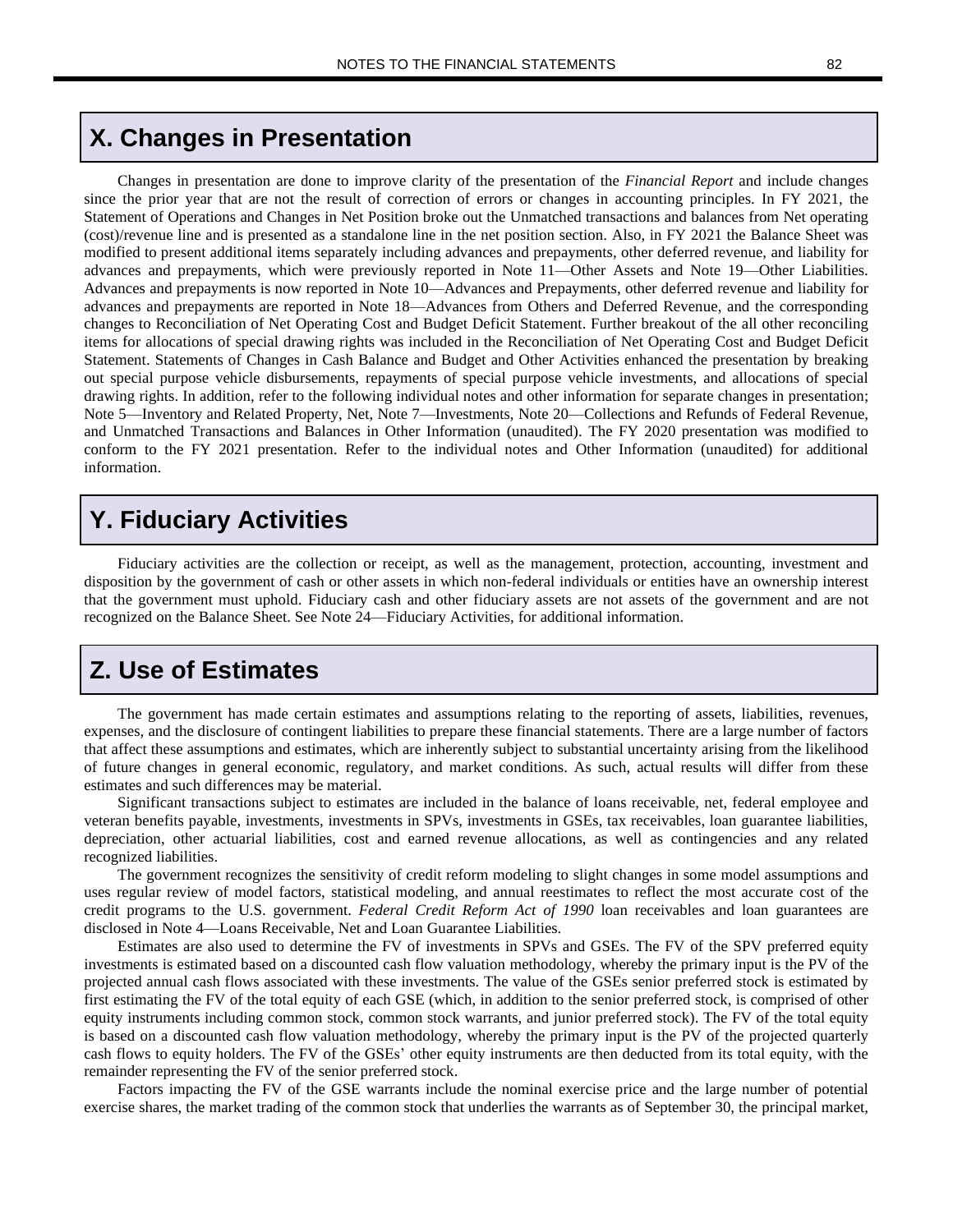and the market participants. Other factors impacting the FV include, the holding period risk related directly to the assumption of the amount of time that it will take to sell the exercised shares without depressing the market. For additional information on investments in SPVs and GSEs, see Note 8—Investments in Special Purpose Vehicles and Note 9—Investments in Government-Sponsored Enterprises.

Treasury performs annual calculations, as of September 30, to assess the need for recording an estimated liability in accordance with SFFAS No. 5, *Accounting for Liabilities of The Federal Government,* and to the government's funding commitment to the GSEs under the SPSPAs. For additional information on investments in GSEs and the amended SPSPAs, see Note 9—Investments in Government-Sponsored Enterprises.

# **AA. Credit Risk**

Credit risk is the potential, no matter how remote, for financial loss from a failure of a borrower or counterparty to perform in accordance with underlying contractual obligations. The government takes on credit risk when it makes direct loans or guarantees to non-federal entities, provides credits to foreign entities, or becomes exposed to institutions that engage in financial transactions with foreign countries.

The government also takes on credit risk related to committed, but undisbursed direct loans, CARES Act Section 4003 COVID-19 credit program receivables, funding commitments to GSEs, CARES Act Section 4003 Section 13(3) funding provided to CCF, MSF, MLF, TALF, and other activities. Many of these programs were developed or provided credit support to the pandemic emergency relief programs of the Federal Reserve Board, to provide credit where borrowers are not able to get access to credit with reasonable terms and conditions. These programs expose the government to potential costs and losses. The extent of the risk assumed is described in more detail in the notes to the financial statements, and where applicable, is factored into credit reform models and reflected in FV measurements.

#### **AB. Treaties and Other International Agreements**

For financial reporting purposes, treaties and other international agreements may be understood as falling into three broad categories:

- No present or contingent obligation to provide goods, services, or financial support;
- Present obligation to provide goods, services, or financial support; or
- Contingent obligation to provide goods, services, or financial support.

The proper financial reporting of treaties and other international agreements depends on the probable future outflow or other sacrifice of resources as a result of entering into the agreement.

In many cases, treaties and other international agreements establish frameworks that govern cooperative activities with other countries, but leave to the discretion of the parties whether to engage in any such activities. In other cases, the agreements may contemplate specific cooperative activities, but create no present or contingent obligations to engage in them. Cooperative activities relevant to these treaties and other international agreements fall under the first category, which does not result in the U.S. government incurring any financial liability. Since these treaties and other international agreements have no financial impact, they are not reported or disclosed in this *Financial Report*.

Some treaties and other international agreements fall under the second category, and involve a present obligation, and therefore result in liability recognition. Such present obligation may relate to the U.S. government providing financial and inkind support, including assessed contributions, voluntary contributions, grants, and other assistance to international organizations in which it participates as a member. Examples of such agreements include those that establish international organizations under which the U.S. government undertakes obligations to pay assessed dues to the organization; grant agreements under which the U.S. government provides foreign assistance funds to other countries; and claims settlement agreements under which the U.S. government agrees to pay specific sums of money to settle claims. For additional information related to treaties and other international agreements that fall under the second category, refer to Note 21— Commitments.

The last category encompasses those treaties or other international agreements which result in contingencies that may require recognition or disclosure in the financial statements. Such contingencies may stem from commitments in a treaty or other international agreement to provide goods, services, or financial support when a future event occurs, or from litigation, claims, or assessments forged by other parties to the agreement. For additional information related to treaties and other international agreements that fall under the last category, refer to Note 22—Contingencies.